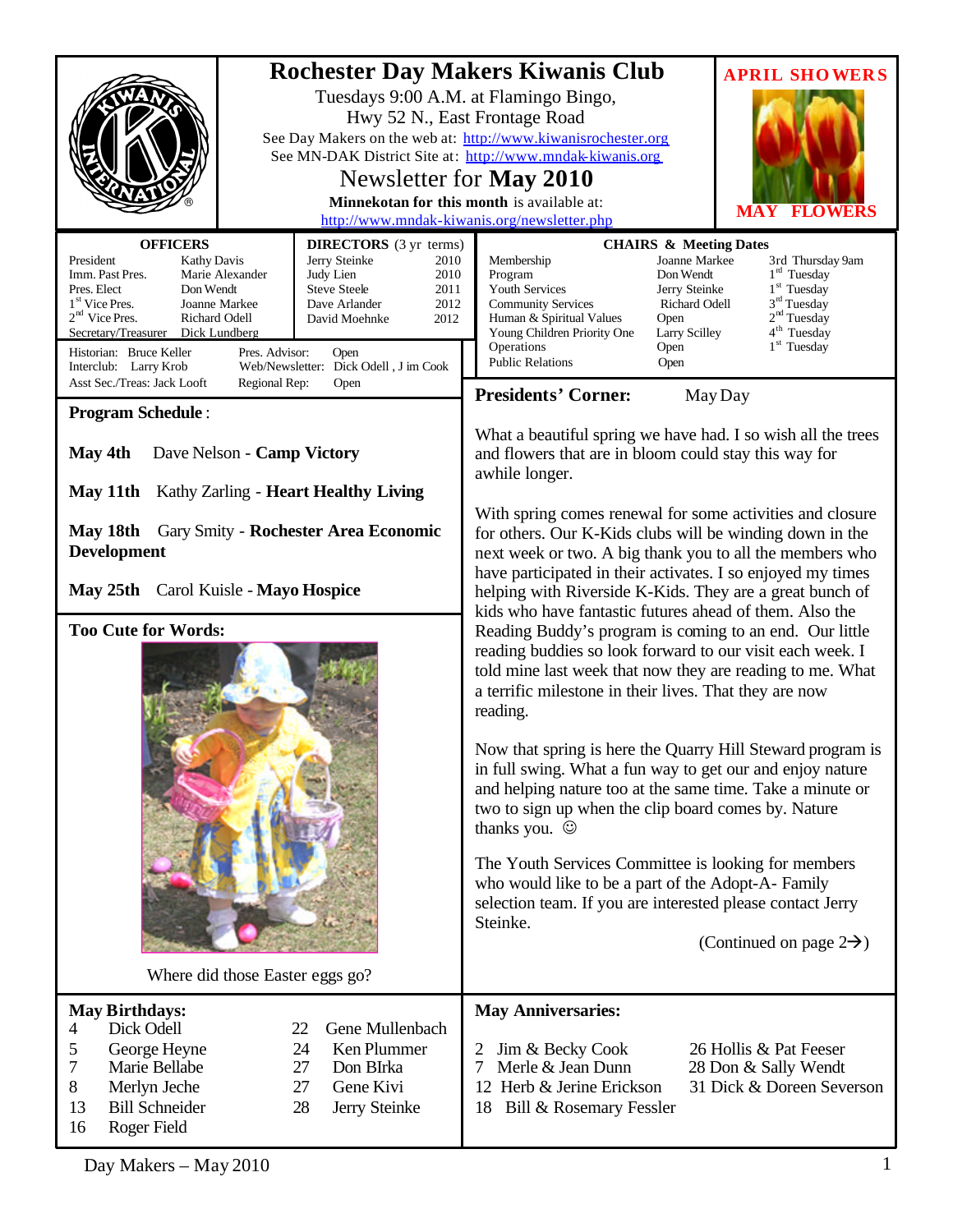| <b>Secretary/Treasurer's Report - April'10</b>                                                                                                                                                                                                                                                                                               | <b>President Corner:</b><br>(Continued from page 1)                                                                                                                                                                                                                                                                                                                                                               |
|----------------------------------------------------------------------------------------------------------------------------------------------------------------------------------------------------------------------------------------------------------------------------------------------------------------------------------------------|-------------------------------------------------------------------------------------------------------------------------------------------------------------------------------------------------------------------------------------------------------------------------------------------------------------------------------------------------------------------------------------------------------------------|
| <b>Bank Balance 3/31/10:</b><br>\$17,182.94<br><b>Administrative Account:</b><br>\$17,468.13<br>$-405.54$<br>Service Account:<br>\$<br>\$<br>$-353.40$<br>Hockey/YCPO:<br>\$<br>86.75<br><b>Bike Repair:</b><br>\$<br>387.00<br>Key Club                                                                                                     | I'm sure there are many families who would like to be<br>adopted by us, however, we will have to narrow it down to<br>one. Also if you know the name of a family that is in need<br>please let Jerry know.<br>Have a great day and get out and enjoy this great spring.                                                                                                                                           |
| Day Makers on leave: Ron King, Sara King, Judy                                                                                                                                                                                                                                                                                               | Kathy Davis, President                                                                                                                                                                                                                                                                                                                                                                                            |
| Lien, Ken Plummer                                                                                                                                                                                                                                                                                                                            | Web Puns for the Educated:                                                                                                                                                                                                                                                                                                                                                                                        |
| March Service Hour Statistics: 1,533 hours by 59<br>members, 70% Participation.                                                                                                                                                                                                                                                              | 1. King Ozymandias of Assyria was running low on cash<br>after years of war with the Hittites. His last great<br>possession was the Star of the Euphrates , the most valuable                                                                                                                                                                                                                                     |
| <b>April 20, 2010 Board Meeting Highlights:</b><br>Dave Moehnke is continuing to pursue the restaurant "no<br>brainer" fundraiser idea. Perkins seems to have the best<br>deal with a coupon honored during a defined time period<br>and a 20% payback. Perkins needs a timeframe. The<br>board decided to shoot for the week of June 14-18. | diamond in the ancient world. Desperate, he went to<br>Croesus, the pawnbroker, to ask for a loan. Croesus said,<br>"I'll give you 100,000 dinars for it". "But I paid a million<br>dinars for it," the King protested. "Don't you know who I<br>am? I am the king!" Croesus replied, "When you wish to<br>pawn a Star, makes no difference who you are."<br>2. Evidence has been found that William Tell and his |
| Our club has been awarded its share of the proceeds from<br>the Kiwanis Hockey Festival.                                                                                                                                                                                                                                                     | family were avid bowlers. Unfortunately, all the Swiss<br>league records were destroyed in a fire and so we'll never<br>know for whom the Tells bowled.                                                                                                                                                                                                                                                           |
| An award application for Mike Siverling has been<br>submitted to the district.<br>The five Rochester Kiwanis Club Presidents are<br>compiling a list of all of the activities the clubs are                                                                                                                                                  | 3. A man rushed into a busy doctor's office and shouted,<br>Doctor! I think I'm shrinking!" The doctor calmly<br>responded, "Now, settle down. You'll just have to be a little<br>patient."                                                                                                                                                                                                                       |
| involved in order to develop a publicity piece.<br>Our Public Library project is in need of a coordinator.                                                                                                                                                                                                                                   | 4. A marine biologist developed a race of genetically<br>engineered dolphins that could live forever if they were fed                                                                                                                                                                                                                                                                                             |
| <b>COMMITTEE REPORTS</b>                                                                                                                                                                                                                                                                                                                     | a steady diet of seagulls. One day, his supply of the birds<br>ran out so he had to go out and trap some more. On the way                                                                                                                                                                                                                                                                                         |
| <b>Membership-</b> We currently have 84 members. We will<br>need 86 on September 30.                                                                                                                                                                                                                                                         | back, he spied two lions asleep on the road. Afraid to wake<br>them, he gingerly stepped over them. Immediately, he<br>was arrested and charged with transporting gulls across<br>sedate lions for immortal porpoises.                                                                                                                                                                                            |
| <b>Program-</b> Programs are scheduled through June 22 and<br>one in July.                                                                                                                                                                                                                                                                   | 6. A thief broke into the local police station and stole all                                                                                                                                                                                                                                                                                                                                                      |
| (Continued on page $3\rightarrow$ )                                                                                                                                                                                                                                                                                                          | the toilets and urinals, leaving no clues. A spokesperson<br>was quoted as saying, "We have absolutely nothing to go<br>on."                                                                                                                                                                                                                                                                                      |
| <b>Kiwanis Mission Statement:</b><br>Kiwanis is a global organization of volunteers<br>dedicated to changing the world one child and<br>one community at a time.                                                                                                                                                                             | 7. A famous Viking explorer returned home from a voyage<br>and found his name missing from the town register. His<br>wife insisted on complaining to the local civic official who<br>apologized profusely saying, "I must have taken Leif off<br>my census."<br>We hope Ron King returns soonDick Odell                                                                                                           |
|                                                                                                                                                                                                                                                                                                                                              |                                                                                                                                                                                                                                                                                                                                                                                                                   |